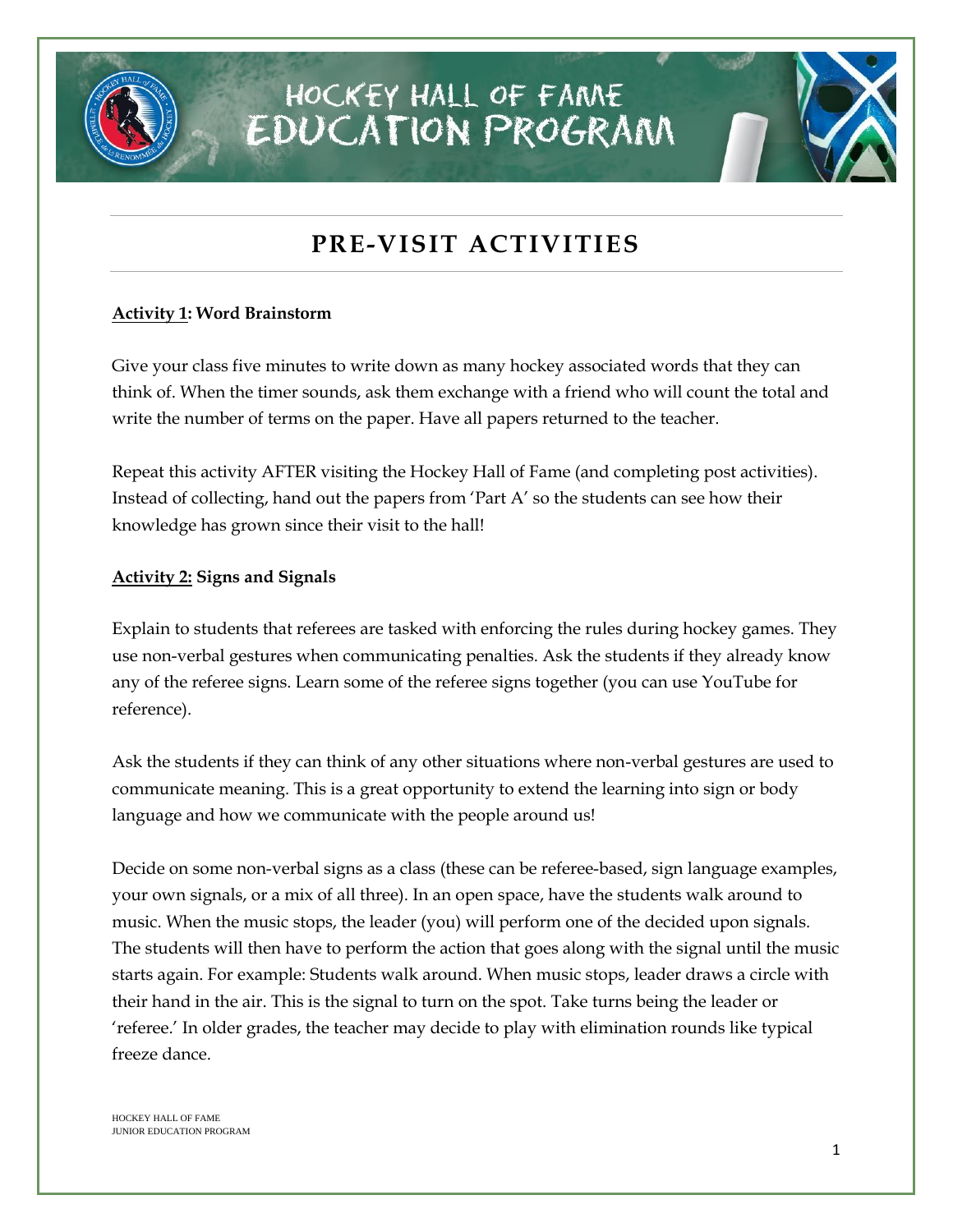

## HOCKEY HALL OF FAME **EDUCATION PROGRAM**

#### **Activity 3: Hockey Heads up**

Students can be divided into small groups.

Cut out the term cards below and place them into a pile. One person will be the 'guesser' and stand in front of the other members of the group. Setting a timer to one minute, the guesser will select a face down card from the pile without looking and hold it against their forehead for the rest of the group to see. The group will then have to give the guesser clues without saying the exact word(s).

| For example: Word = national anthem                               |
|-------------------------------------------------------------------|
| Clue Examples: Something that happens before a hockey game starts |
| Something that is musical                                         |
| It has to do with the countries playing                           |

When the word is correctly guessed by the guesser, he or she will select the next card and repeat the process until the timer runs out. If students are really stuck, they can say pass. Count the number of correct words and change guessers.

Note: the words below are to help you get started. Feel free to add your own using words the students came up with from activity A.